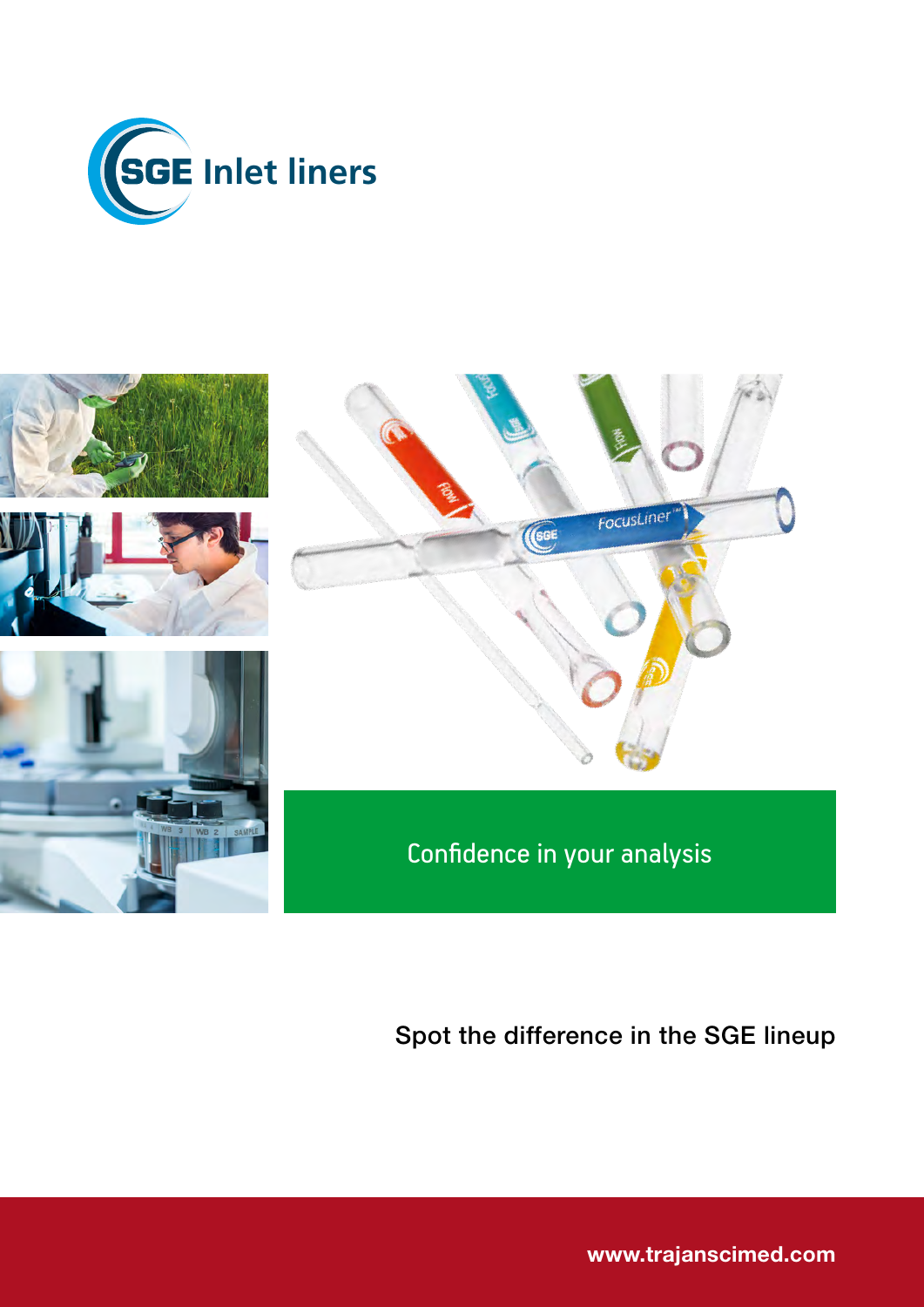Choosing the right inlet liner and injection parameter can increase peak areas and reduce detection limits by up to 300%.1

Customer research shows that a significant number of GC users don't understand the importance of inlet liner selection, or how it contributes to their analysis. The SGE inlet liner range aims to make it simple for all gas chromatographers to select the right liner.

To optimize your results for different sample types, inlet liners are color coded by geometry for ease of selection.

# Confidence in your analysis



## Easy to choose

| Color         | <b>Injection Technique</b> | <b>Sample Types</b>                                                                                                                                      | <b>Liner Geometry</b>                  |
|---------------|----------------------------|----------------------------------------------------------------------------------------------------------------------------------------------------------|----------------------------------------|
| Dark<br>Green | <b>Splitless</b>           | • Trace level analyses.<br>• Active compounds.                                                                                                           | Taper / Gooseneck<br>⋐                 |
| <b>Blue</b>   | Split                      | · General purpose.<br>· Concentrated samples.<br>• Dirty samples.                                                                                        | FocusLiner <sup>®</sup><br>Œ           |
| Aqua          | Splitless                  | • Trace level analyses.<br>• Dirty samples.<br>· Wide boiling point range.                                                                               | Tapered FocusLiner®<br>( <del></del> ) |
| Orange        | <b>Direct</b>              | • Trace level analyses.<br>• Active compounds.                                                                                                           | ConnecTite<br>$\bullet$<br>$\bullet$   |
| Purple        | Split<br>Splitless         | · General purpose.<br>· Concentrated samples.<br>• Dirty samples (only if quartz wool is present)<br>· Gaseous samples (also Purge and Trap, Headspace). | Straight                               |
| Yellow        | Splitless<br>LVI           | • Trace level analyses.<br>• Low boiling point compounds.<br>• Active compounds.                                                                         | Double Taper                           |
| Gray          | PTV<br>LVI                 | • Trace level analyses.<br>• Large volume injections.                                                                                                    | PTV/LVI                                |

*1. Kende, A et al. Chromatographia, 2006; 63 (3/4): 181-7*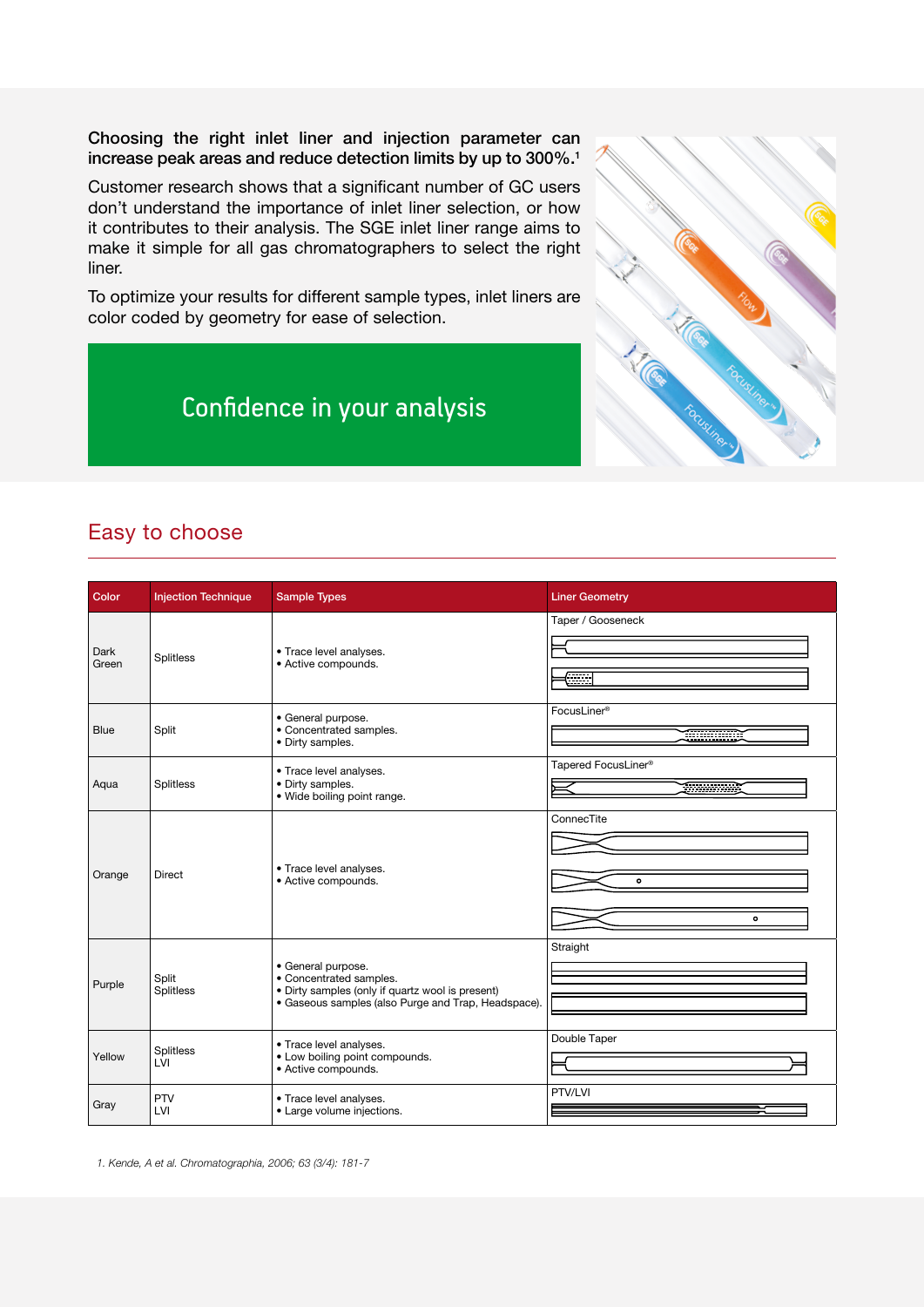### Confidence in quality assurance

- SGE inlet liners have the lowest level of Endrin degradation and DDT degradation when compared to competitor results.
- Every batch is tested for activity using the EPA 8081B method. A 5 ppm standard is used to validate that every batch has less than 3% Endrin degradation and less than 1% DDT degradation.
- Each pack includes a batch certificate with quality assurance test results.



17

19455

+18 655

13 13.5

### Liner comparison Endrin and DDT % breakdown



SGE FocusLiner®

If the Endrin or DDT breakdown is 3% or higher it is a fail.

## Spot the difference in the SGE lineup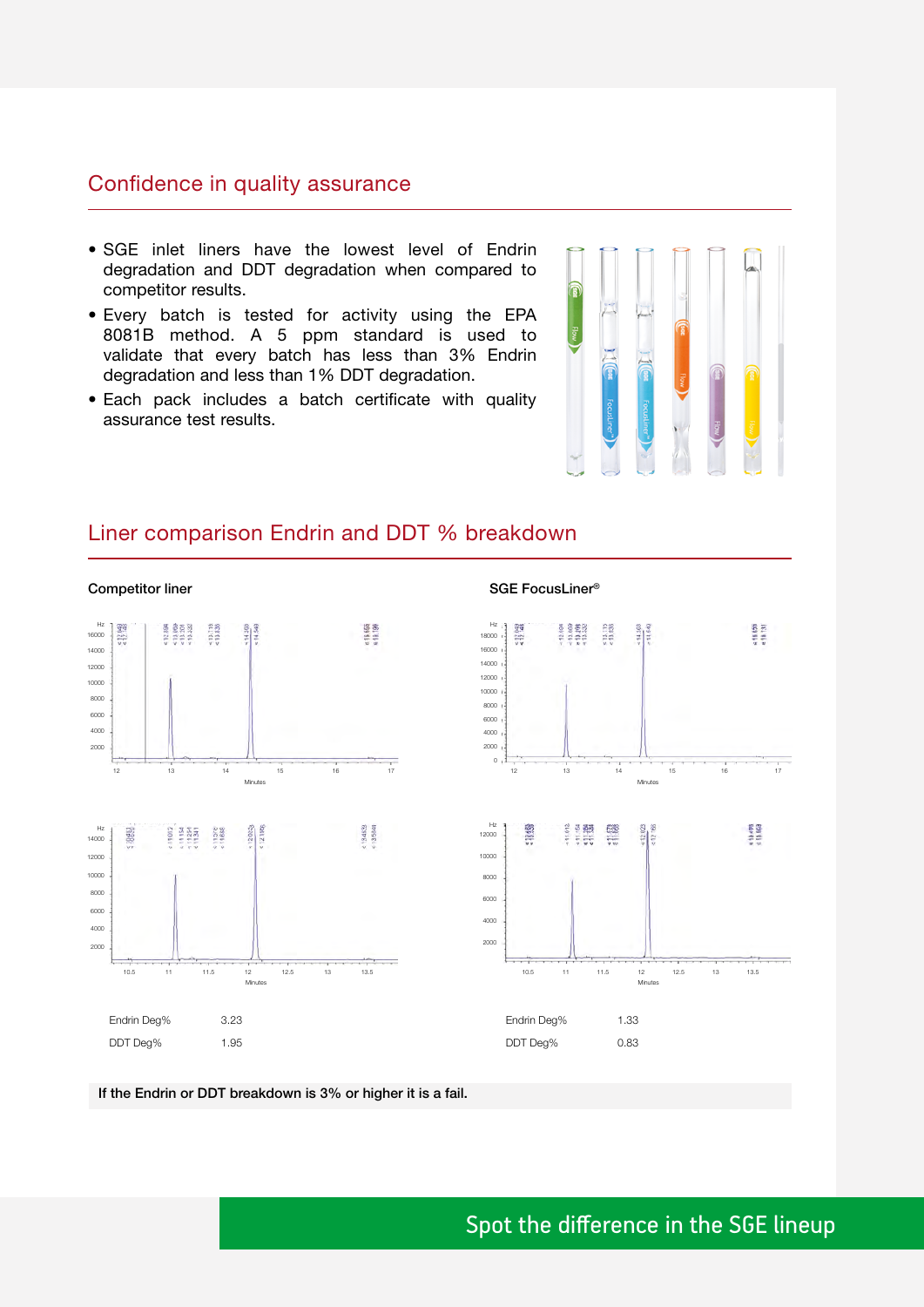## Confidence in your trace analysis

SGE inlet liners have the lowest siloxane bleed due to unique thin film deactivation - making them the liner of choice for sensitive MS analysis.



#### MS scan for Siloxane bleed – thick vs thin film deactivation

| Column part number  | 054101                   |                            |                                    |
|---------------------|--------------------------|----------------------------|------------------------------------|
| Phase               | BPX <sub>5</sub>         | Purge on (split) vent flow | $20 \text{ mL/min}$                |
| Column              | 30 m x 0.25 mm x 0.25 µm | Carrier gas                | He                                 |
| Initial temperature | $50^{\circ}$ C           | Carrier gas flow           | $1.2$ mL/min                       |
| Rate                | $20^{\circ}$ C/min       | Injection mode             | No injection – gas flow for 5 mins |
| Final temperature   | 350°C, 2.2 min           | Injection temperature      | $350^{\circ}$ C                    |
| Detector            | ΜS                       |                            |                                    |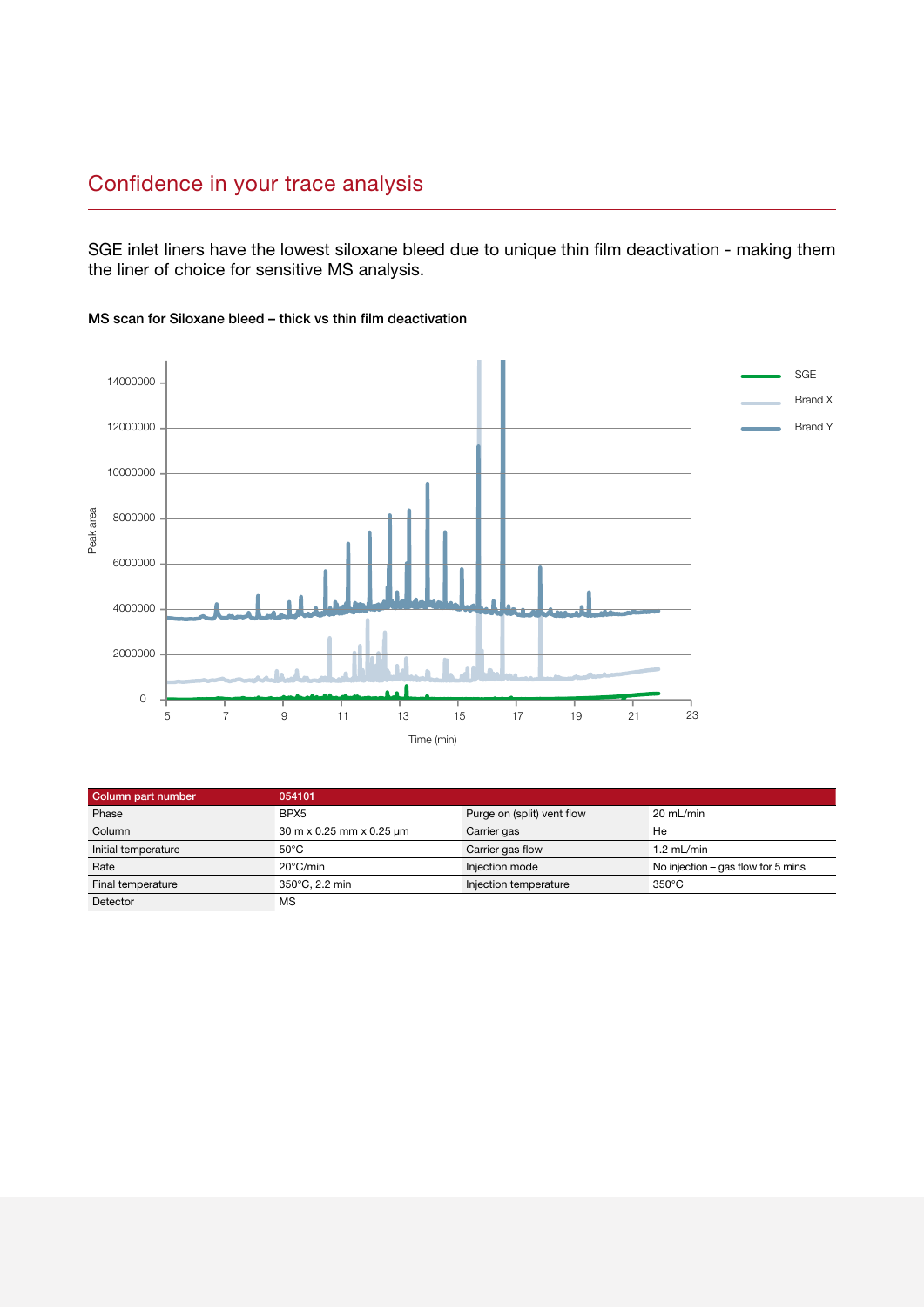### Confidence in your analysis

Whether for routine analysis, difficult probes, or trace analysis, have confidence in your analysis with SGE inlet liners. While bottom taper with wool is considered the best geometry for trace analysis, the SGE FocusLiner® delivers optimal performance in all applications.

A unique proprietary "thin film" process guarantees every surface of every SGE inlet liner, including the wool is fully deactivated. Tests show this deactivation provides an excellent analysis whether you are testing trace pesticides, difficult probes such as 2,4-dinitrophenol, or amphetamines.

#### Confidence for routine analysis - injection after injection

- SGE tapered FocusLiner shows improved performance compared with a competitor's premium deactivated liner.
- Choose the tapered FocusLiner to ensure your analysis is uncompromised injection after injection.

#### 50 ppb 100 repeat injections comparison Endrin and DDT % breakdown



50 ppm Endrin and DDT test mix, 1 µL splitless injection at 250°C, HT grade septa (PN: 041898)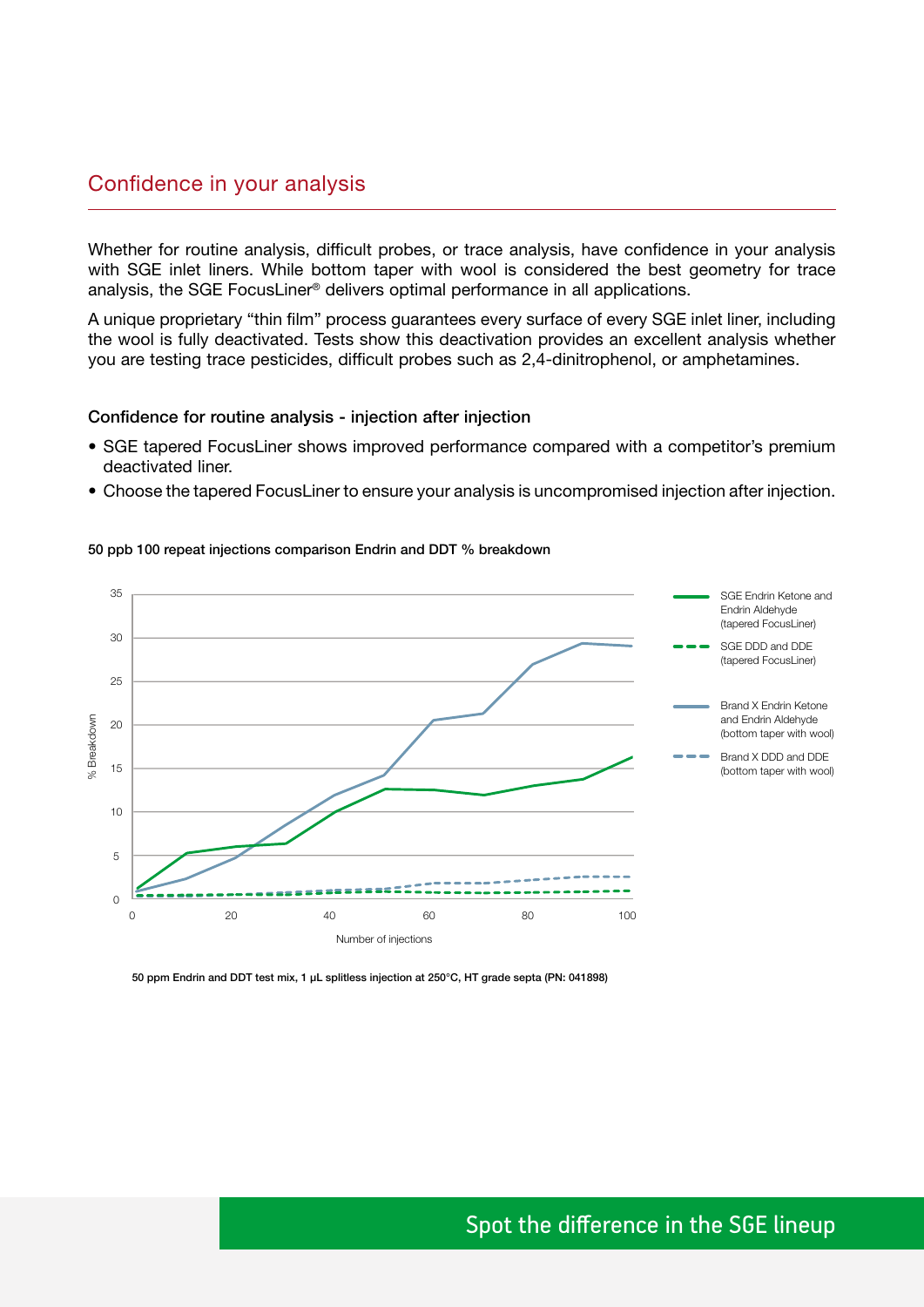## Confidence with difficult probes such as 2,4-dinitrophenol

Reproducible performance with the right choice in liner geometry.







| Column part number  | 054101                                                                                                        |                       |                  |
|---------------------|---------------------------------------------------------------------------------------------------------------|-----------------------|------------------|
| Phase               | BPX <sub>5</sub>                                                                                              | Rate 3                | 30°C/min         |
| Column              | 30 m x 0.25 mm x 0.25 µm                                                                                      | Final temperature     | 350°C, 1 min     |
|                     | <b>MS</b><br>Detector<br>Custom SVOC standard mix from<br>Carrier gas<br>He, 4.9 psi<br>AccuStandard S-23011, |                       |                  |
| Sample              |                                                                                                               |                       |                  |
|                     | 2000 µg/mL (diluted to 0.5 ppm)                                                                               | Carrier gas flow      | 1.2 mL/min       |
| Initial temperature | $40^{\circ}$ C                                                                                                | Injection volume      | 1 uL             |
| Rate 1              | 10 $\degree$ C/min to 80 $\degree$ C                                                                          | Injection temperature | $200^{\circ}$ C  |
| Rate 2              | 20°C/min to 190°C, 2 min                                                                                      | Full scan / SIM       | Full scan 50-550 |

## Easy to use

- Packs of 1, 5 and 25 liners.
- Complete with instrument appropriate o-rings or sealing rings.
- Each pack supplied with quality assurance test results.
- 5 and 25 blister packs are perforated enabling easy division, while maintaining liner integrity.

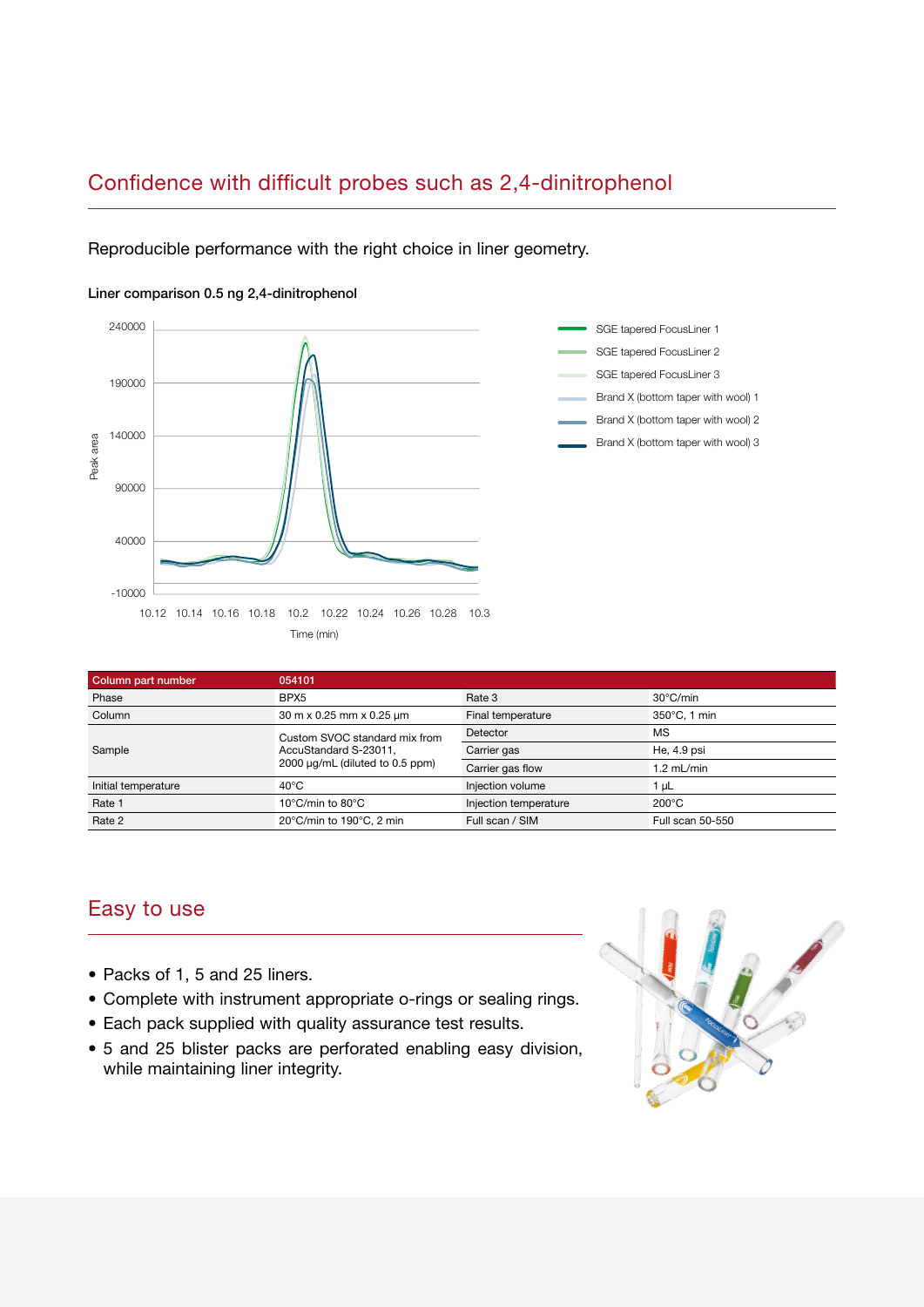#### Liner comparison 2,4-dinitrophenol



| Column part number  | 054101                                               |                       |                 |
|---------------------|------------------------------------------------------|-----------------------|-----------------|
| Phase               | BPX <sub>5</sub>                                     | Detector              | FID 300°C       |
| Column              | 30 m x 0.25 mm x 0.25 µm                             | Carrier gas           | He              |
| Sample              | 2,4-dinitrophenol (in DCM) 10 µg/mL Carrier gas flow |                       | $1.5$ mL/min    |
| Initial temperature | $20^{\circ}$ C/min                                   | Injection volume      | 1 uL            |
| Rate                | 10 $\degree$ C/min to 80 $\degree$ C                 | Injection temperature | $250^{\circ}$ C |
| Final temperature   | 150°C, 2.2 min                                       |                       |                 |



# Spot the difference in the SGE lineup